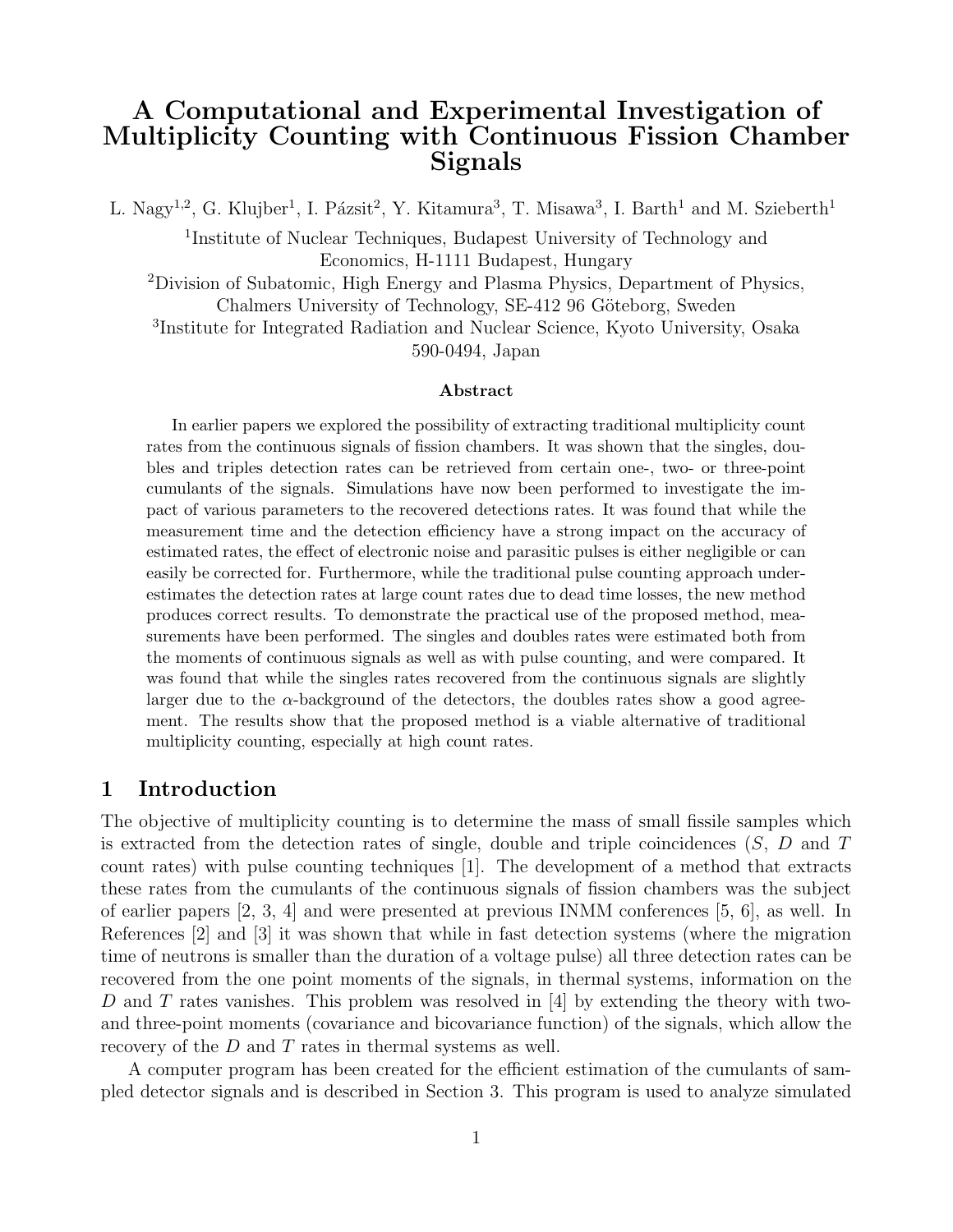and measured detector signals as well. A computational study has been performed to investigate how various parameters affect detection rates recovered from continuous signals. In particular, the impact of the measurement time, the detection efficiency, the electronic noise, parasitic signal components and the sample emission intensity is assessed and the results are reported in Section 4.

To demonstrate the practical use of the proposed method, an experiment has been performed at the KUCA (Kyoto University Critical Assembly) facility in which neutrons from a combination of  $252 \text{C}$ f and  $235 \text{U}$  samples were measured. The singles and doubles rates were determined both from the continuous signals and by pulse counting, to serve as a reference, and the applicability of the new method is assessed by comparing these two. Although results from this experiment have already been presented at an earlier INMM meeting [7], the experimental data have recently been re-evaluated to yield new, more established results; these will be summarized briefly in Section 5.

### 2 Theory of multiplicity counting with continuous signals

Let us assume that a measurement is performed using N detectors. Let  $\varepsilon_i$  denote the detection efficiency of the ith detector, i.e., the probability, that an emitted neutron is detected by the ith detector. Then  $\varepsilon = \sum_{i=1}^{N} \varepsilon_i$  is the efficiency of the entire detection system, i.e., the probability, that an emitted neutron is detected by one of all the detectors.

In a traditional multiplicity counting measurement, the detection rates of the first three k-tuplets (k detected neutrons originating from the same sample emission) are determined  $[8]$ . These are called the *singles*  $(S)$ , *doubles*  $(D)$  and *triples*  $(T)$  rates, respectively, and are defined as:

$$
S = F \tilde{\nu}_1 \varepsilon, \qquad D = F \frac{\tilde{\nu}_2}{2} \varepsilon^2 f_d, \qquad T = F \frac{\tilde{\nu}_3}{6} \varepsilon^3 f_t. \tag{1}
$$

Here F is the intensity of spontaneous fission in the sample,  $\varepsilon$  is the detection efficiency,  $\tilde{\nu}_i$  is<br>a modified form of the se called Böhnel moments [0], the factorial moments of the number of a modified form of the so-called Böhnel moments [9], the factorial moments of the number of emitted neutrons per one source event. The factors  $f_d$  and  $f_t$  are called the doubles and triples "gate factors" which are introduced empirically to account for the non-coincident detection of neutrons of common origin as well as to the loss of detections outside the counting window. The sought sample quantities (including the fissile mass of the sample) are then obtained from the measured values of the  $S, D$  and T rates using algebraic inversion [8].

In the newly proposed form of multiplicity counting, the continuous voltage signals of neutron detectors (primarily fission chambers) is analyzed. More concretely, various moments of the signals are determined from which the values of the S, D and T rates can be recovered. The theory was described in earlier papers in detail, therefore only a brief summary of the basic assumptions and the final results will be provided here.

The method is based on a stochastic mathematical model of the detector response to the detection of neutrons, introduced in [10]. Neutrons arrive to the detectors with a random time delay  $\tau$  characterized by a density function  $u(\tau)$ . Each detection generates a pulse with a deterministic (constant) shape  $f(t)$  (whose integral will be denoted by I) and with a random amplitude  $\boldsymbol{a}$  (whose mean value will be denoted by  $\langle a \rangle$ ). It can then be shown that the mean value of the signal of detector i  $(\kappa_i)$ , the integral of the covariance function of the signals of detector i and j  $(\text{Cov}_{i,j})$  as well as the integral of the bicovariance function of the signals of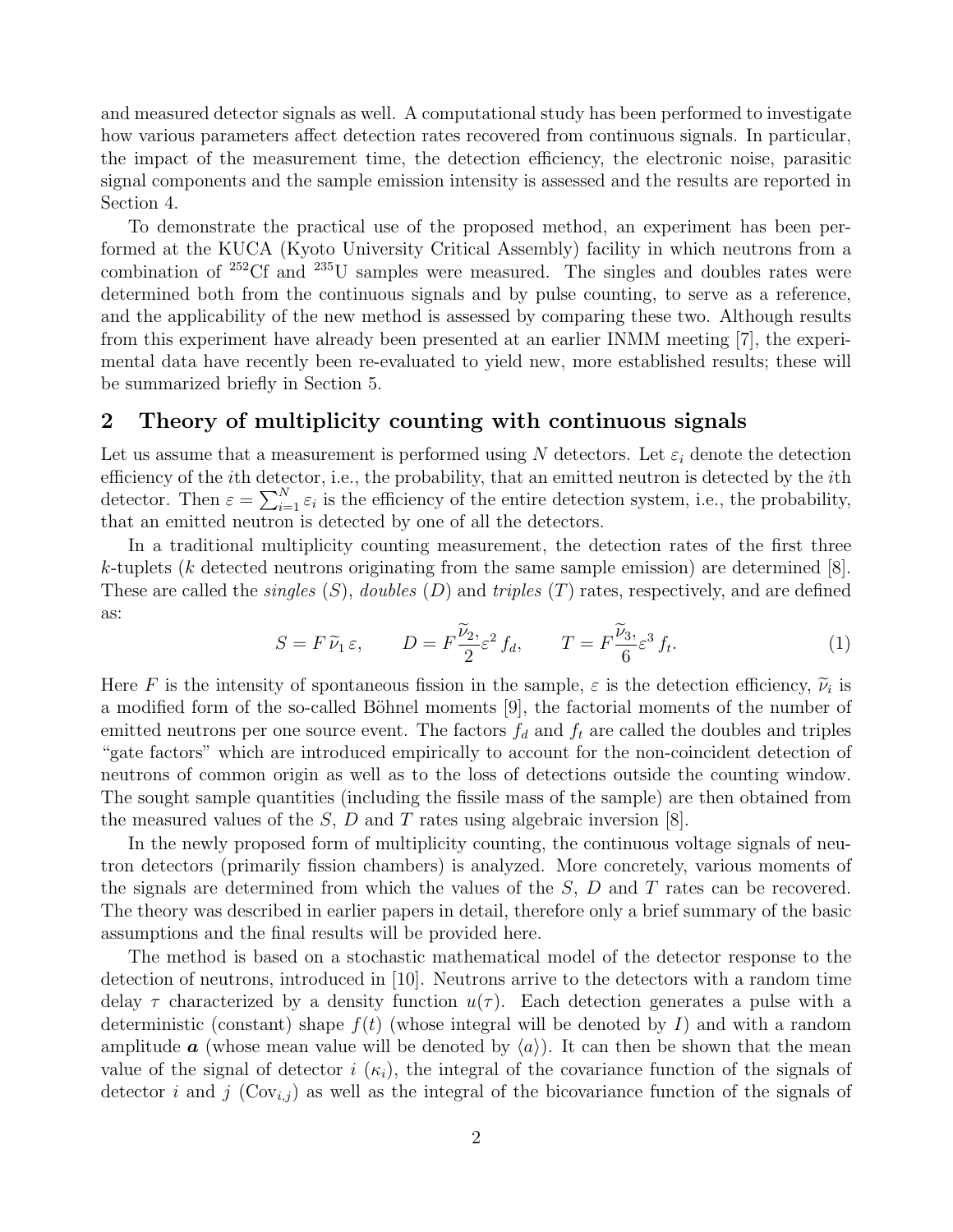detector i, j and k  $(\text{Cov}_{i,j,k})$  can be expressed as [2, 3, 4]:

$$
\kappa_i = F \widetilde{\nu}_1 \varepsilon_i \langle a \rangle_i I_i \quad \text{Cov}_{i,j} = F \frac{\widetilde{\nu}_2}{2} \varepsilon_i \varepsilon_j \langle a \rangle_i \langle a \rangle_j I_i I_j, \quad \text{Cov}_{i,j,k} = F \frac{\widetilde{\nu}_3}{6} \varepsilon_i \varepsilon_j \varepsilon_k \langle a \rangle_i \langle a \rangle_j \langle a \rangle_k I_i I_j I_k.
$$
\n(2a)

By utilizing the moments of every signal, signal pairs as well as s triples, one can express the singles, doubles and triples rates with these former. In particular, by combining expressions (1) and (2), and substituting  $f_d = f_t = 1$  because no detection window is applied when analysing continuous signals, we may write:

$$
S = \sum_{i=1}^{N} \frac{\kappa_i}{\langle a \rangle_i I_i}, \qquad D = \sum_{i=1}^{N} \frac{\sum_{j=1}^{N} \frac{1}{\kappa_j} \text{Cov}_{i,j}}{\langle a \rangle_i^2 I_i^2} + 2 \sum_{i=1}^{N} \sum_{j=i+1}^{N} \frac{\text{Cov}_{i,j}}{\langle a \rangle_i \langle a \rangle_j I_i I_j}
$$
(3a)

and

$$
T = \sum_{i=1}^{N} \frac{\kappa_i^2}{\langle a \rangle_i^3 I_i^3} \frac{\sum_{j=1}^{N} \sum_{k=1}^{N} \frac{1}{\kappa_j \kappa_k} \text{Cov}_{i,j,k}}{(N-1)(N-2)} + 3 \sum_{i=1}^{N} \sum_{j=1, j \neq i}^{N} \frac{\kappa_i \left( \frac{1}{N-2} \sum_{k=1}^{N} \frac{1}{\kappa_k} \text{Cov}_{i,j,k} \right)}{\langle a \rangle_i^2 I_i^2 \langle a \rangle_j I_j} + 6 \sum_{i=1}^{N} \sum_{j=i+1}^{N} \sum_{k=j+1}^{N} \frac{\text{Cov}_{i,j,k}}{\langle a \rangle_i \langle a \rangle_j \langle a \rangle_k I_i I_j I_k}.
$$
 (3b)

#### 3 Tool for estimating the moments of recorded signals

From a data representation point of view, the voltage signal of a neutron detector recorded by some time resolution  $\Delta t$  forms a sequence  $y_1, y_2, \ldots$ . An application named continuous signal analyser has been created for the (off-line) analysis of detector signals of this form. The purpose of the program is to provide an estimate for a target quantity q (which can either be the mean value or the integrals of the covariance or bicovariance functions, depending on the choice of the user) and was used to analyze both simulations (Section 4) and measurements (Section 5).

| segment i |           |  |           |  |  |  |
|-----------|-----------|--|-----------|--|--|--|
|           | $y_{1,1}$ |  | $y_{1,N}$ |  |  |  |
|           |           |  |           |  |  |  |
|           | $y_{2,1}$ |  | $y_{2,N}$ |  |  |  |
|           |           |  |           |  |  |  |
|           | $y_{3,1}$ |  | $y_{3,N}$ |  |  |  |
|           |           |  |           |  |  |  |
|           |           |  |           |  |  |  |
|           |           |  |           |  |  |  |



The operation of the program is illustrated on Figure 1 and is described in the following. The signals selected for analysis are divided into segments of equals size  $N$ ; given a time resolution  $\Delta t$ , the length of these segments in time is  $T = N$ .  $\Delta t$ . For each segment, a value of the target quantity, denoted by  $q_i$ , is calculated independently. Assuming that there are M segments in total, the unbiased estimator of the value of the target quantity is the sample mean  $\mu_q = M^{-1} \sum_{i=1}^M q_i$ ; standard deviation of this estimator is  $\sigma_q = \sqrt{s_q^2/M}$ , where  $s_q^2$  denotes the unbiased estimator of the sample variance and is given by  $s_q^2 = (M-1)^{-1} \sum_{i=1}^M (q_i - \mu_q)^2$ .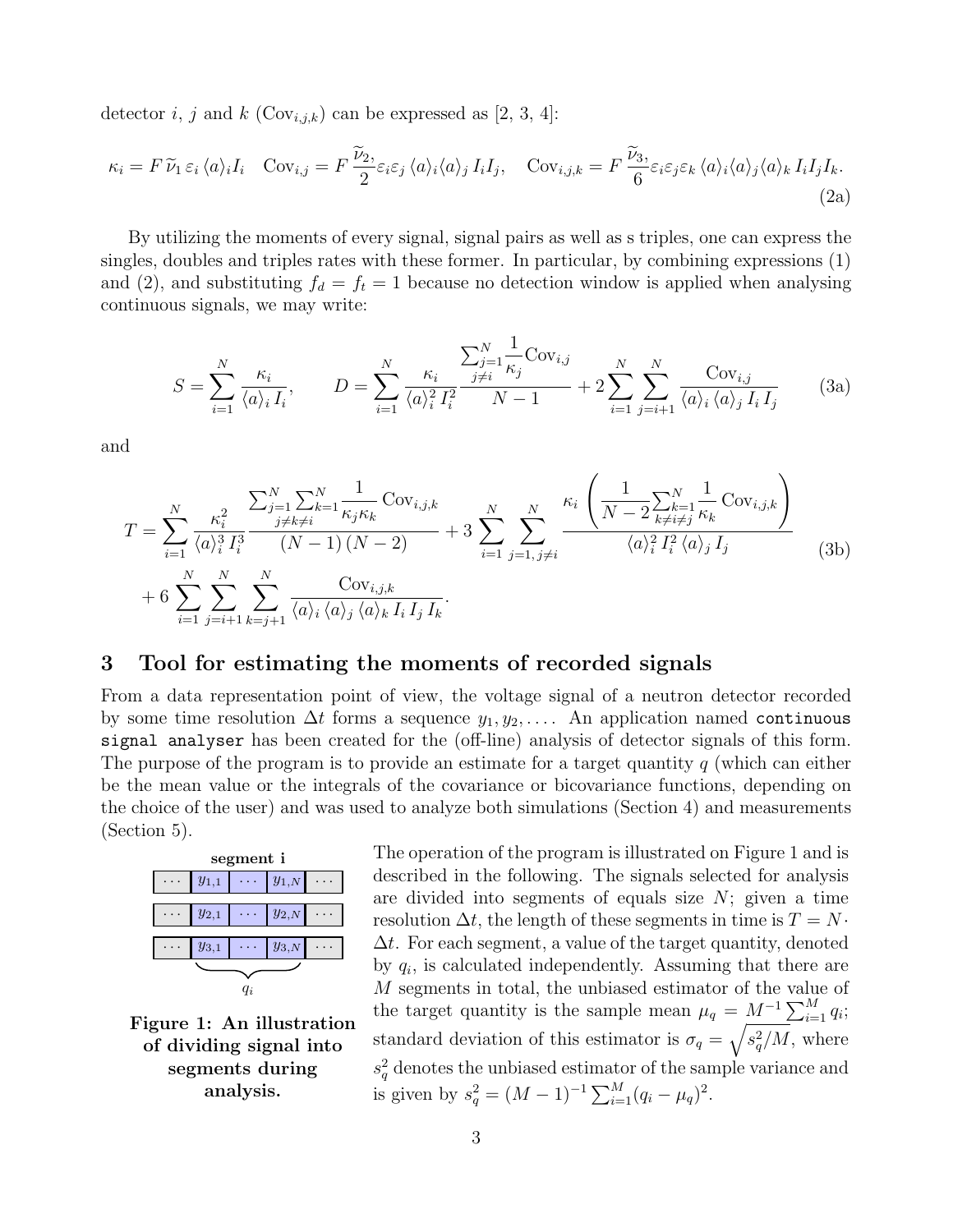The mathematical form of  $q_i$  in the case of the above mentioned three quantities is

$$
(\kappa_k)_i = \frac{1}{N} \sum_{j=1}^N y_{k,j} \quad (\text{Cov}_{1,2})_i = \frac{\Delta t}{N} \prod_{k=1}^2 \sum_{j=1}^N (y_{k,j} - \mu_k) \tag{4a}
$$

$$
(\text{Cov}_{1,2,3})_i = \frac{\Delta t^2}{N} \prod_{k=1}^3 \sum_{i=1}^N (y_{k,i} - \mu_k).
$$
 (4b)

The expression of  $(\kappa_k)_i$  follows directly from the definition of the mean value, while the expressions of  $(\text{Cov}_{1,2})_i$  and  $(\text{Cov}_{1,2,3})_i$  can be obtained using the Wiener–Khinchin theorem.

### 4 Simulations

Although the theoretical investigations presented in papers XX have revealed some key characteristics of the new method of multiplicity counting, the effect of many important parameters is difficult to assess on a purely analytical basis. These parameters include: the time resolution by which the signal is recorded, the duration of the measurement, the presence of electronic noise in the signal, the presence of parasitic pulses (alpha or gamma background) as well as the intensity of the source. In order to assess the effect of these parameters on the estimated values of the singles, doubles and triples rates, a computational study has been performed: a large number of measurements were simulated and analyzed with the program described in Section 3, then the detection rates were obtained using formulas (3).

The values of the parameters of the simulated system – unless they are the subject of the investigation, in which case they are varied – were chosen to represent a typical multiplicity counting measurement using <sup>3</sup>He-gas filled detectors [1]. The sample had an intensity 10 000 s<sup>−</sup><sup>1</sup> and a multiplicity, shown on Table 1, identical to the spontaneous fission multiplicity of <sup>240</sup>Pu. As in the verification step earlier, the neutrons arrived with an exponentially distributed time delay to the detectors with a mean delay of 50 µs. With three detectors, the cumulative detection efficiency was 50 %. Each detection generated a pulse with shape  $f(t) = c \left( e^{-t/\theta_{\text{pulse},1}} - e^{-t/\theta_{\text{pulse},2}} \right)$  for  $t \ge 0$  where  $\theta_{\text{pulse},1} = 1$  µs,  $\theta_{\text{pulse},2} = 0.9$  µs (which gives a characteristic pulse length of 10 us) and c is chosen in a way such that the amplitude of  $f(t)$  is unity. The amplitude of the pulses had a gamma distribution with density function  $w(a) = (\Gamma(k) \theta_{\text{amplitude}}^k)^{-1} a^{k-1} e^{a/\theta_{\text{amplitude}}}, \text{ where } k = 5, \theta_{\text{amplitude}} = 20 \,\text{mV}$  (which gives a mean amplitude of  $100 \,\mathrm{mV}$  and  $\Gamma$  denotes the gamma-function.

The simulated signals were recorded with a time resolution of  $\Delta t = 0.05 \,\text{\upmu s}$ , which large enough to properly resolve individual pulses. With one exception, the simulated measurement time was 1000 s which can be regarded as a typical measurement time in multiplicity counting measurements [1]. During analysis, the signals were divided into 20 ms long segments.

Table 1: Multiplicity distribution of emitted neutrons (per emission event) of the simulated sample. The values are taken from Reference [1].

|  |  | n (1 2 3 4 5 6                                   |  |
|--|--|--------------------------------------------------|--|
|  |  | $P(n)$ 0.066 0.232 0.329 0.251 0.102 0.018 0.002 |  |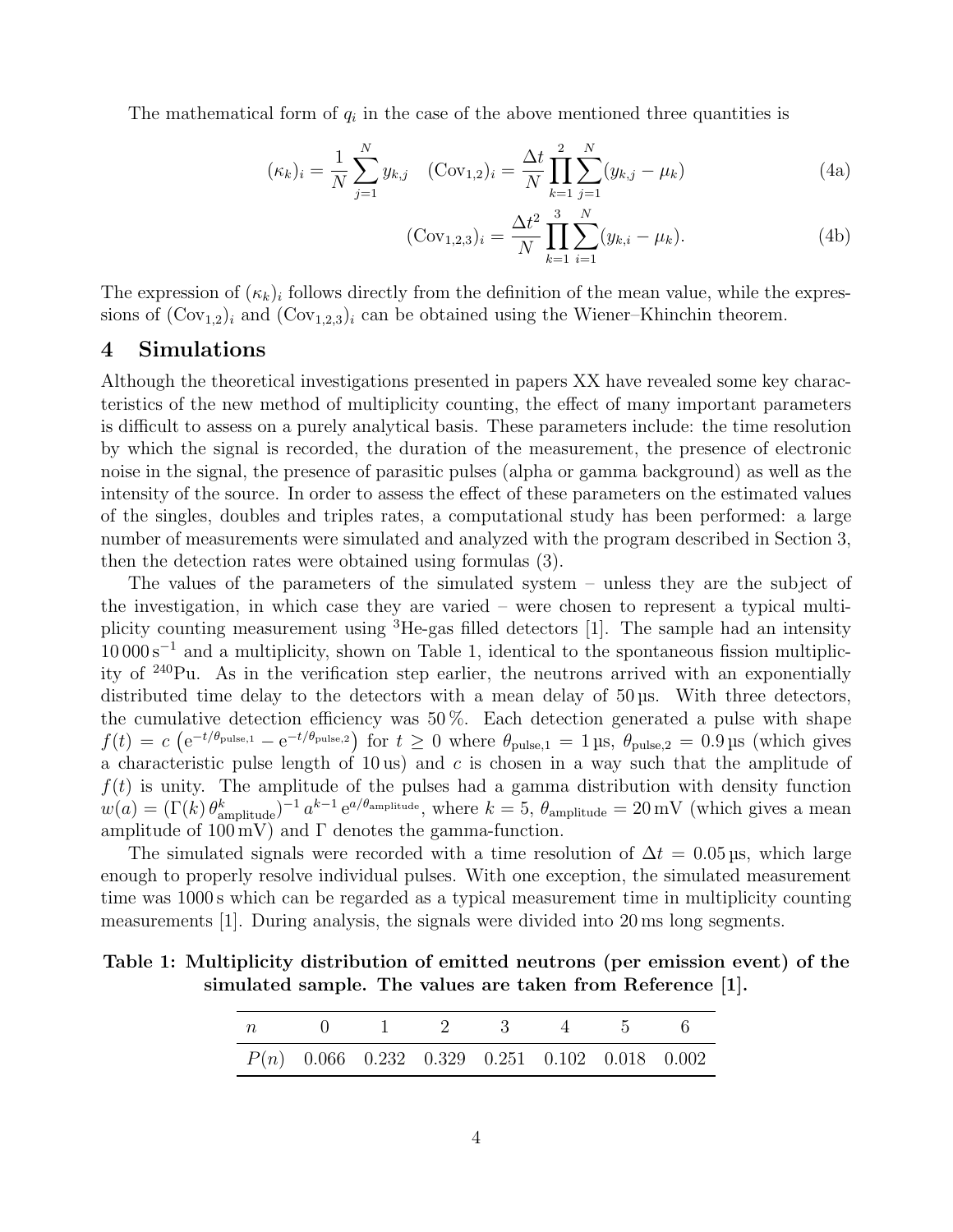

### 4.1 The impact of the measurement time

### Figure 2: Relative errors of detection rates as a function of measurement time.

The most straightforward way to improve the accuracy of the assay is by increasing the time of the measurement. Traditional multiplicity counting measurements typically last around 30 minutes. To assess the impact of this parameter, a long measurement lasting 30 000 s (about 8.3 hours) has been simulated and the temporal evolution of the relative error of the detection rate estimates is investigated.

The results, seen on Figure 2, show that while the accuracy of the estimated singles and doubles rate goes below  $1\%$  in minutes, the triples rate converges very slowly and fails to reach a sufficiently low error even after a long time. Because the same phe-

nomenon was observed in all the other cases resulting in incorrect values for the triples, in the following, results will be provided only for the singles and the doubles rates. Moreover, due to the large number of cases considered, these results will be obtained from measurements lasting 1000 s (around 16 minutes).

## 4.2 The impact of the detection efficiency

Of all the parameters, the detection efficiency has most likely the largest influence on the performance of the assay. A traditional thermal multiplicity counter equipped with  ${}^{3}He$ -gas filled detectors can typically provide a  $40\%$ – $60\%$  efficiency [1]; the efficiency of a system with fission chambers is one or two orders of magnitude lower. The detection efficiency in the simulations was varied in the range  $1\,\%-80\,\%$ .

The results are summarized on Figure 3. One can see that the values of the estimated singles and doubles rates agree with the theoretical expectation and follow the expected linear as well as quadratic change, while the relative uncertainties in both cases decrease quickly with increasing detection efficiency.

### 4.3 The impact of the electronic noise

Electronic noise forming in various elements of the detection chain (e.g. in the detector or in the pre-amplifier) can easily degrade the information carried by pulses induced by detected particles [11]. To assess its effect, a Gaussian white noise has been superimposed on the simulated signals. The mean value of the noise was kept zero, while its standard deviation varied in the range  $0 \,\mathrm{mV}$ –50 mV; the upper limit corresponds to half of the mean amplitude of neutron pulses.

It was found that both the estimated values of the detection rates and their relative uncertainties were basically independent of the amplitude of the noise, which suggests that newly proposed method is, contrary to the traditional approach, is insensitive to this type of noise. This insensitivity can be explained on a theoretical basis: since the noise has a zero mean amplitude, it does not contribute to the mean value of the signal; furthermore, since the noise present in two different signals is independent (in fact, even within one signal the samples of a white noise at two distinct time instants are independent), its covariance function is zero.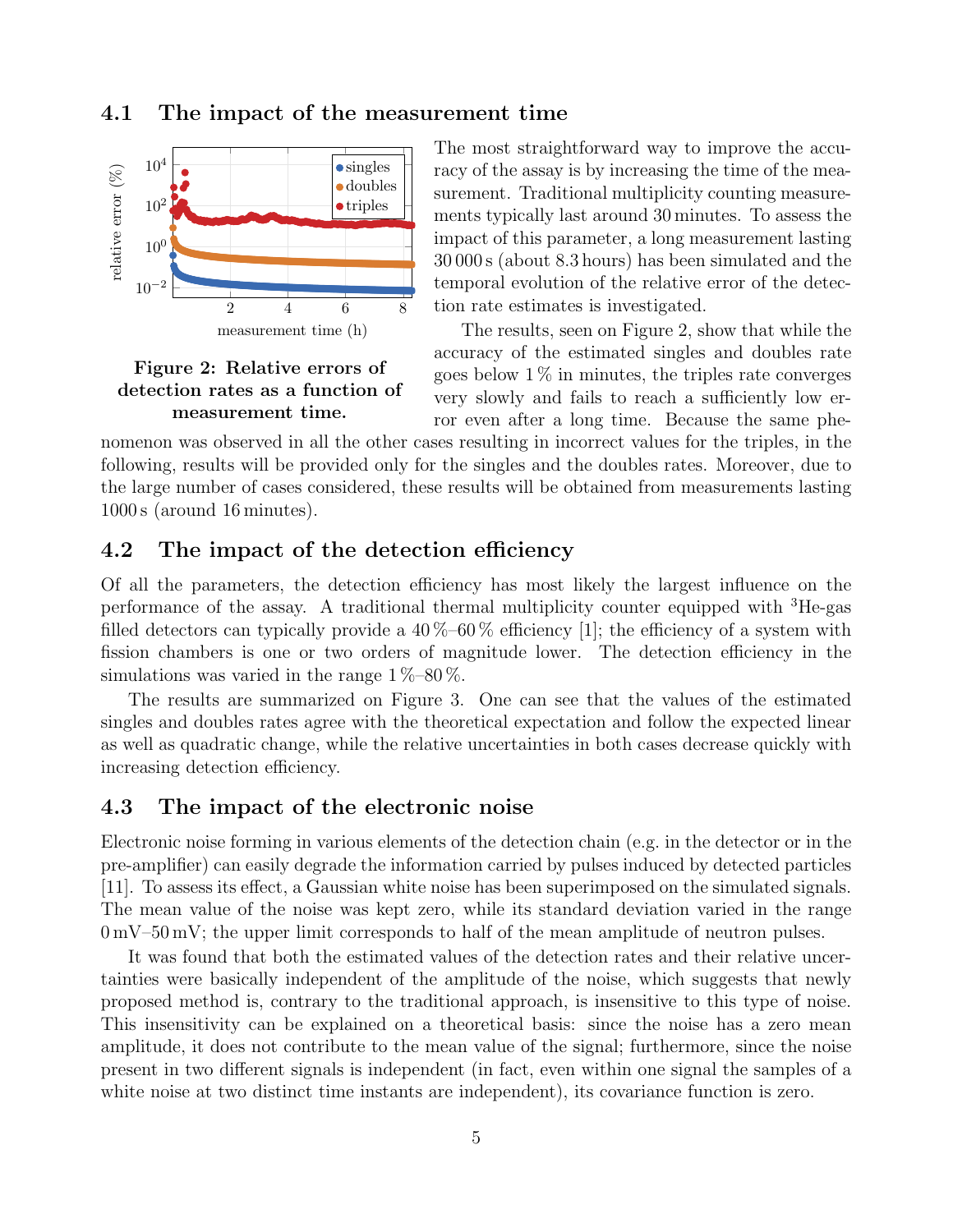

Figure 3: Values and relative errors of the singles and doubles rates as a function of the detection efficiency.

### 4.4 The impact of parasitic pulses

While in a traditional pulse counting mode parasitic signal components (small amplitude pulses induced by particles other than neutrons) can easily be filtered out with amplitude discrimination, they cannot be separated when analyzing continuous signals directly. To investigate this effect, a secondary particle source is considered which is independent from the neutron source and has simple Poisson statistics with detection intensity varying between  $0 s^{-1}$ –15 000 s<sup>-1</sup>. Parasitic pulses have the same shape as neutron pulses but have a 10 times smaller amplitude. This simple model describes well the inherent  $\alpha$ -background of a fission chamber or a gamma background produced by activation and fission products in <sup>3</sup>He-gas filled detectors [11].

The solid lines on Figure 4 show the theoretical values of the rates when no secondary source is present. One can see that the estimated singles rate increases linearly with the parasitic detection (simulation – direct), but provides correct results when the mean value of the parasitic component is subtracted from the mean value of the combined neutron and parasitic signal (simulation – direct) – a similar correction can be applied in an experiment by measuring the signal when no neutron source is present. The value of the doubles rate is insensitive to the parasitic source which is a result of two facts: first, the parasitic component in two separate signals is independent hence their cross-covariance is zero; second, the relative weight of the small amplitude parasitic pulses compared to neutron pulses is smaller in a second order moment, where the signal is raised to the second power [11]. The parasitic signal component does not seem to have an effect on the relative error of the estimated rates.

### 4.5 The impact of the neutron source intensity

In papers [2, 3, 4] it has been stated that one of the most appealing characteristic of the newly proposed version of multiplicity counting is the lack of dead time losses arising in the count-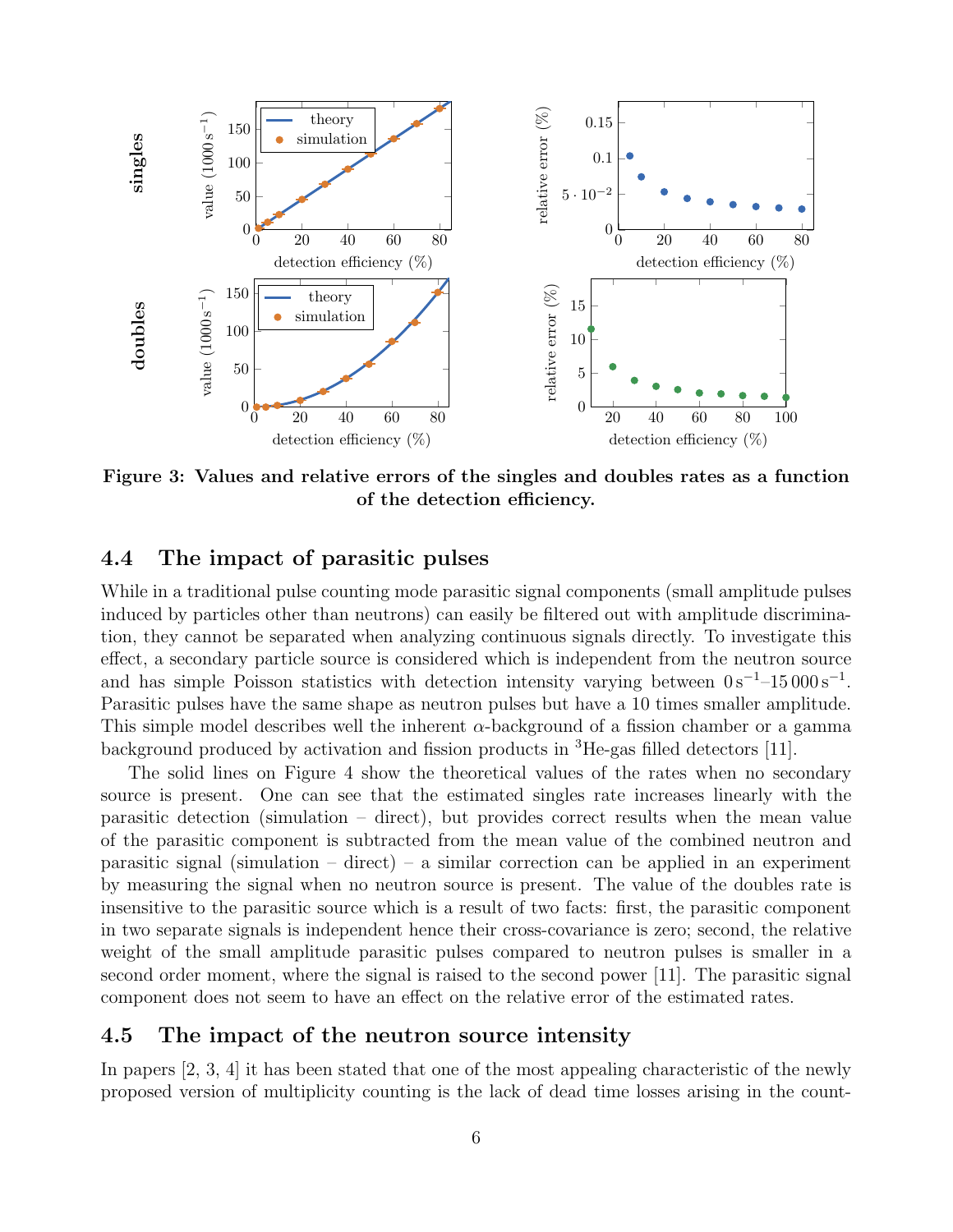

Figure 4: Values and relative errors of the singles and doubles rates as a function of the parasitic detection rate.

ing electronics when performing a traditional measurement. To illustrate this difference, the emission rates varied in the range of 1000–100000 s<sup>-1</sup> while the detection rates were estimated both with the traditional pulse counting approach (using a program that emulated an integral discriminator by counting pulses in the simulated signal with a predefined threshold level) as well as from the moments of the signal.

The results on Figure 5 show that the values obtained from the new method shown an excellent agreement with the theoretical expectations throughout the whole range of the emission rate. The agreement is also good with the values obtained from pulse counting at low emission rates, when pulses rarely overlap. However, as the emission rate increases, and pulse overlapping becomes more frequent, the traditional singles and doubles estimates underestimate the real values. It should be emphasized though that the above comparison is only conceptual and does not reflect the absolute performances of the two approaches. In practice, the dead time in the traditional method can greatly be reduced by the use of a large number of detectors and by applying dead-time correction techniques, none of which were employed in the above simulations.

#### 5 Measurements

The geometry of the measurement set-up is shown in Figure 6. The central element is a <sup>252</sup>Cf source with a neutron emission rate of  $12930 s^{-1}$ . The sample is surrounded by four Westinghouse WL-8073 type *dual range fission chambers* with highly enriched uranium coating and are labeled with A–D. The system is loaded with polyethylene (PE) to thermalize fast fission neutrons. Two configurations were created in order to do measurements with two different fission rates. The first configuration contained only the  $252 \text{C}$  as neutron source and will be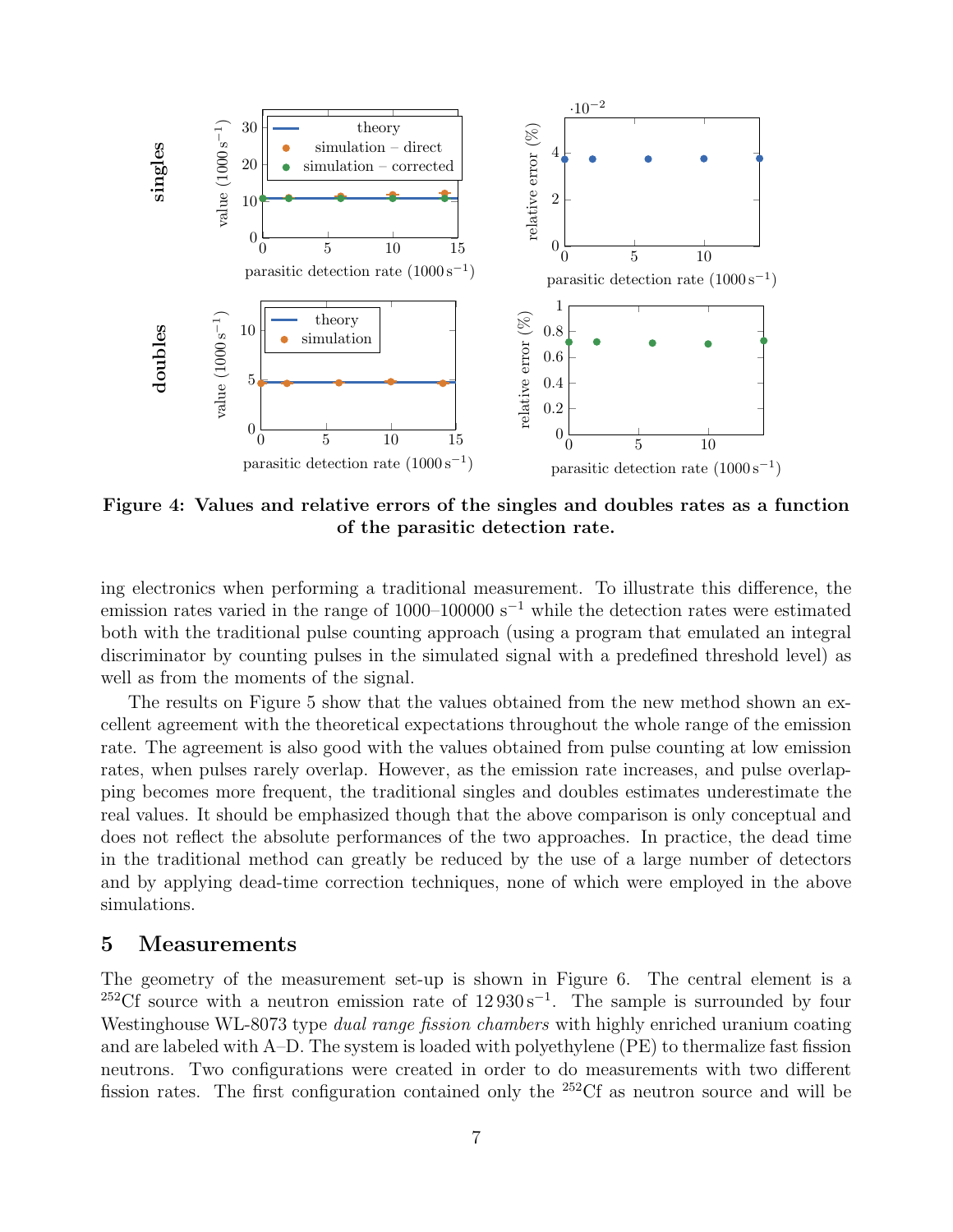

Figure 5: Values and errors of the singles and doubles rates as a function of neutron source intensity.

denoted as Cf in the following. In the second configuration  $90\%$  enriched  $^{235}$ U plates were placed symmetrically above and below the californium to serve as a secondary neutron source (induced fission caused by the primary neutrons from the californium); this configuration will be denoted as Cf+U.



Figure 6: Horizontal view of the measurement set-up.

A 14 hour-long measurement has been performed in both configurations. The pre-amplified detector signals have been recorded with a 40 ns time resolution. The mean value of all four signals and the integrals of the covariance functions between the detector pairs A–B and C–D have been estimated by the program described in Section 3 from which the singles and doubles rates were calculated using formulas (3); the calibration factor  $\langle a \rangle I$ , which is the integral of the average voltage pulse, has been estimated by taking samples of individual pulses from the recorded signals using a simple program. Due to the low detection efficiency of the system, the integral of the bicovariance function of three signals could not be estimated with an acceptable statistical uncertainty, therefore no triples rates could be retrieved from this measurement.

To serve as a reference, the singles and doubles rates have been determined from the recorded times of detections using the traditional pulse counting technique described in [1]. In fact, two sets of reference values were produced: one set was obtained from the time data produced by a dedicated discriminator–counter device named NI myRIO, whereas the other came from the times determined by a simple program that scan through the recorded continuous signals and lists the times when the signal crosses a predefined threshold value. In all cases, the continuous signals have been smoothed using a simple moving average algorithm, before they were processed.

The results are summarized in Tables 2 and 3. In general, one can see that no significant difference can be observed between the values obtained in the two configurations, as it was expected from preliminary simulations.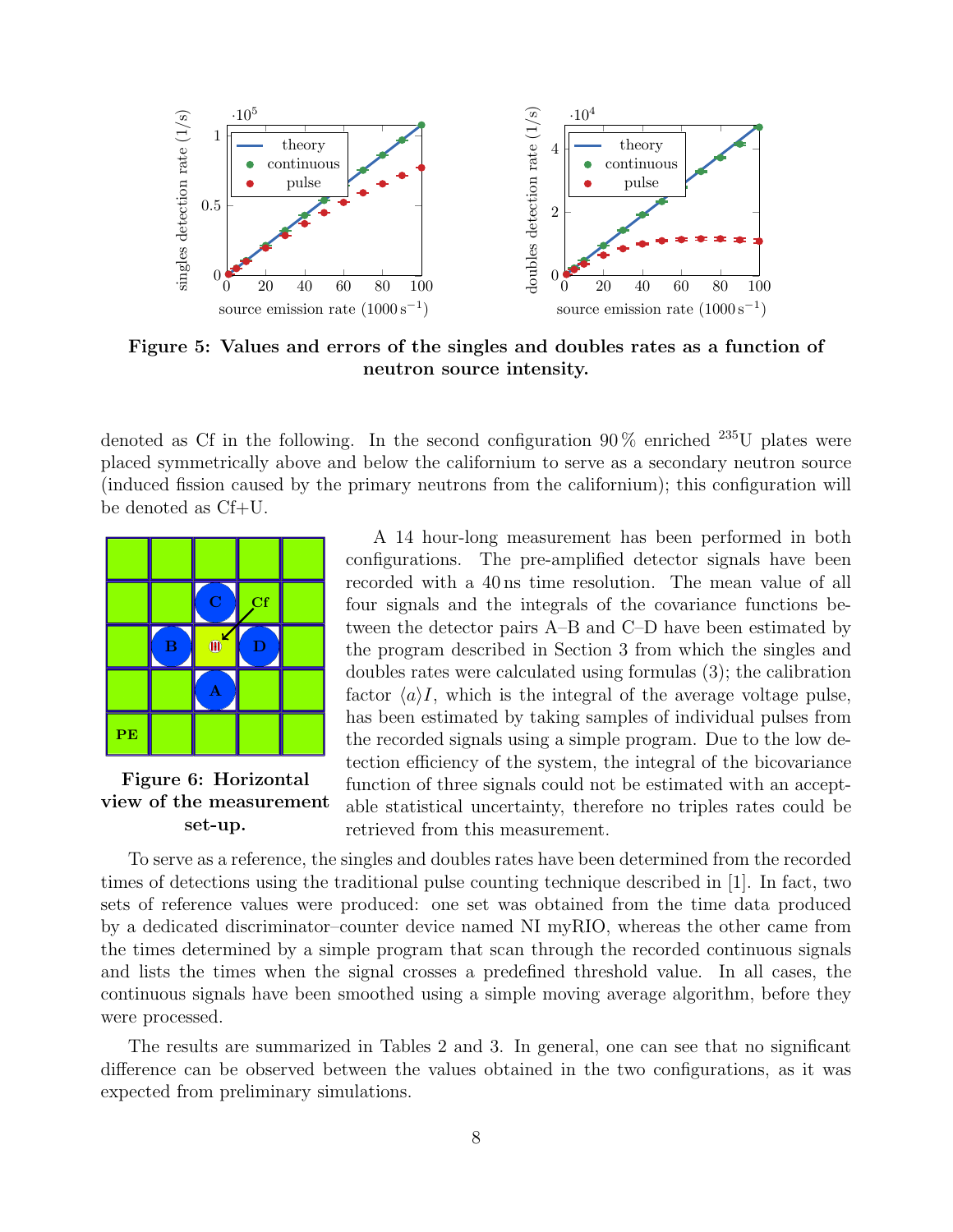In the case of the singles rate, the two sets of reference values (labeled as NI myRIO and program) in each case are close to each other, although the dedicated discriminator–counter device produced slightly larger values, especially in the case of detector D, whose signal was loaded with a large amount of electronic noise which caused false counts. The values obtained from the continuous signals are systematically larger compared to the reference values. This is a result of the  $\alpha$ -background of the fission chambers, which could not be corrected for using the procedure described in Section 4.4, since no background measurement was performed.

Regarding the doubles rate, the agreement of the reference values is good for the pair A–B, but for the pair C–D, the dedicated counter produces larger values. This is again the result of the extra (false) counts caused by the noise in detector D. The doubles rates extracted from the integral of the covariance functions of the continuous signals are very close to the reference values and have smaller uncertainties.

| configuration | detector            | discrete pulse counting                  | continuous                               |                                          |
|---------------|---------------------|------------------------------------------|------------------------------------------|------------------------------------------|
|               |                     | NI myRIO                                 | program                                  | signal analysis                          |
| Cf            | A                   | $17.019 \pm 0.018$<br>$17.029 \pm 0.018$ | $17.071 \pm 0.018$<br>$17.837 \pm 0.018$ | $18.282 \pm 0.704$<br>$19.720 \pm 0.838$ |
|               | В<br>$\overline{C}$ | $19.791 \pm 0.019$                       | $19.759 \pm 0.019$                       | $21.316 \pm 0.920$                       |
|               | D                   | $27.391 \pm 0.022$                       | $21.584 \pm 0.020$                       | $24.198 \pm 0.777$                       |
| $Cf+U$        | A                   | $17.370 \pm 0.018$                       | $17.475 \pm 0.018$                       | $18.753 \pm 0.806$                       |
|               | B                   | $17.627 \pm 0.018$                       | $16.211 \pm 0.018$                       | $18.047 \pm 0.775$                       |
|               | $\overline{C}$      | $19.949 \pm 0.019$                       | $16.823 \pm 0.018$                       | $18.837 \pm 0.964$                       |
|               | D                   | $27.440 \pm 0.023$                       | $21.793 \pm 0.020$                       | $24.152 \pm 0.800$                       |

Table 2: Estimated values of the singles rates in units of 1/s.

Table 3: Estimated values of the doubles rates in units of 1/s.

| configuration detector |       | discrete pulse counting | continuous                          |                   |
|------------------------|-------|-------------------------|-------------------------------------|-------------------|
|                        |       | NI myRIO                | program                             | signal analysis   |
| Cf                     | $A-B$ | $0.319 \pm 0.018$       | $0.291 \pm 0.019$                   | $0.305 \pm 0.006$ |
|                        | $C-D$ |                         | $0.540 \pm 0.027$ $0.451 \pm 0.023$ | $0.420 \pm 0.008$ |
| $Cf+U$                 | $A-B$ | $0.304 \pm 0.020$       | $0.309 \pm 0.019$                   | $0.304 \pm 0.007$ |
|                        | $C-D$ | $0.538 \pm 0.028$       | $0.383 \pm 0.022$                   | $0.376 \pm 0.008$ |

### 6 Acknowledgments

This work was carried out in the frame of the Hungarian projects VKSZ 14-1-2015-0021 and TUDFO/51757/2019-ITM (Thematic Excellence Program), supported by the National Research, Development and Innovation Fund, which also covered the travel cost of Hungarian researchers to KUCA in the framework of the Hungarian-Japanese Scientific and Technological